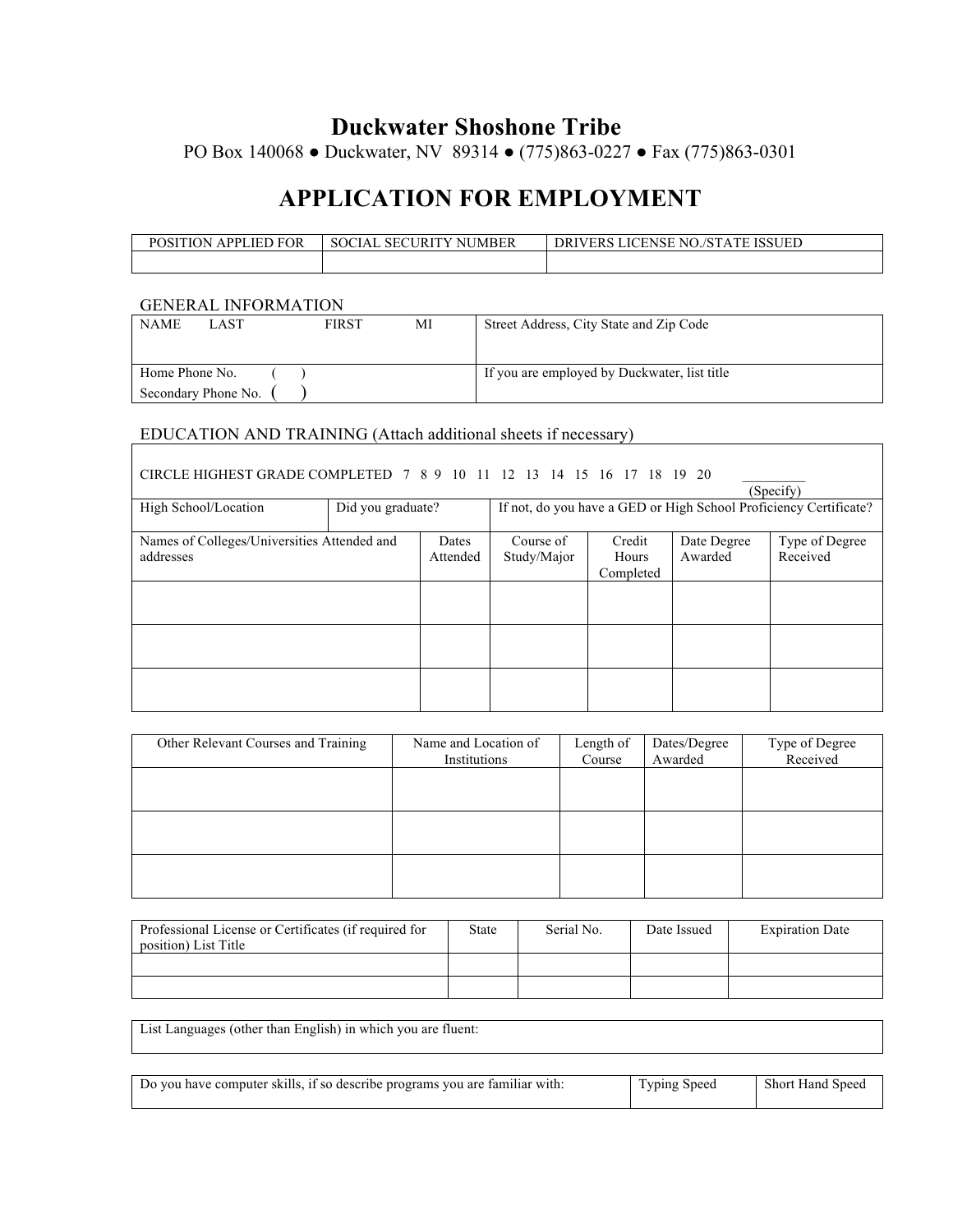#### EMPLOYMENT HISTORY- You may attach resume but do not substitute in lieu of completing this section. List your work

record, beginning with your most recent experience. Include volunteer and U.S. Military Service. Describe the work you did completely as possible. Explain gaps between periods. If more space is needed, attach additional sheets prepared in the same format. DO NOT WRITE "ATTACHED OR SEE RESUME" INSTEAD OF COMPLETING THIS FORM, AS THIS MAY RESULT IN DISQUALIFICATION OF APPLICATION.

| To/From            | Employer (Business or Agency Name) | Job Title                                 | Name of Supervisor | Phone No.                                                           |
|--------------------|------------------------------------|-------------------------------------------|--------------------|---------------------------------------------------------------------|
|                    |                                    |                                           |                    |                                                                     |
| Hours per week     | Salary<br>S<br>Per                 | Address (Street No., City, State and Zip) |                    | No. of Employees<br>you supervised                                  |
| Duties             |                                    |                                           |                    |                                                                     |
| Reason for Leaving |                                    |                                           |                    | May we contact this employer for<br>reference? $\Box$ Yes $\Box$ No |

| To/From            | Employer (Business or Agency Name) | Job Title                                 | Name of Supervisor | Phone No.                          |
|--------------------|------------------------------------|-------------------------------------------|--------------------|------------------------------------|
|                    |                                    |                                           |                    |                                    |
| Hours per week     | Salary<br>Per<br>\$                | Address (Street No., City, State and Zip) |                    | No. of Employees<br>you supervised |
| Duties             |                                    |                                           |                    |                                    |
| Reason for Leaving |                                    |                                           |                    | May we contact this employer for   |
|                    |                                    |                                           |                    | reference? $\Box$ Yes $\Box$ No    |

| To/From            | Employer (Business or Agency Name) | Job Title                                 | Name of Supervisor | Phone No.                          |
|--------------------|------------------------------------|-------------------------------------------|--------------------|------------------------------------|
|                    |                                    |                                           |                    |                                    |
| Hours per week     | Salary<br>S<br>Per                 | Address (Street No., City, State and Zip) |                    | No. of Employees<br>you supervised |
| Duties             |                                    |                                           |                    |                                    |
| Reason for Leaving |                                    |                                           |                    | May we contact this employer for   |
|                    |                                    |                                           |                    | reference? $\Box$ Yes $\Box$ No    |
| To/From            | Employer (Business or Agency Name) | Job Title                                 | Name of Supervisor | Phone No.                          |

| то/гтош            |             | Employer (Business of Agency Name) | JUU THIU                                  | <b>IVALIIU OI DUPU VISOL</b> | THUIL IVU.                         |
|--------------------|-------------|------------------------------------|-------------------------------------------|------------------------------|------------------------------------|
|                    |             |                                    |                                           |                              |                                    |
| Hours per week     | Salary<br>S | Per                                | Address (Street No., City, State and Zip) |                              | No. of Employees<br>you supervised |
| Duties             |             |                                    |                                           |                              |                                    |
| Reason for Leaving |             |                                    |                                           |                              | May we contact this employer for   |
|                    |             |                                    |                                           |                              | reference? $\Box$ Yes $\Box$ No    |

Name and address of person to be notified in case of emergency

|  | Name: |  | 0000<br>vaaress |  | Phone: |  |
|--|-------|--|-----------------|--|--------|--|
|--|-------|--|-----------------|--|--------|--|